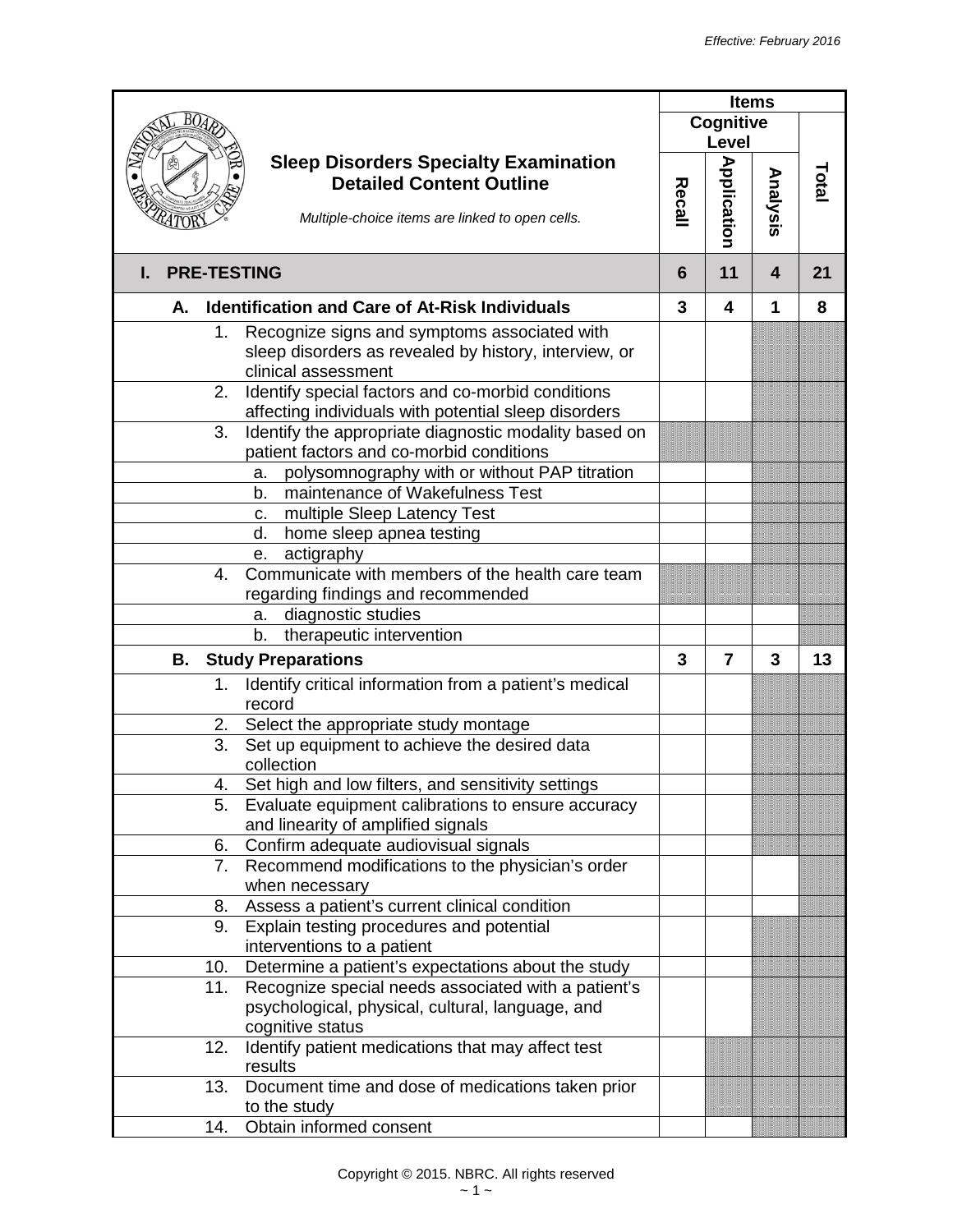|                                                                                                                                                                                                                    |        |                    | <b>Items</b> |       |
|--------------------------------------------------------------------------------------------------------------------------------------------------------------------------------------------------------------------|--------|--------------------|--------------|-------|
|                                                                                                                                                                                                                    |        | Cognitive<br>Level |              |       |
| <b>Sleep Disorders Specialty Examination</b><br><b>Detailed Content Outline</b><br>Multiple-choice items are linked to open cells.                                                                                 | Recall | <b>Application</b> | Analysis     | Total |
| Apply electrodes and sensors at optimal locations to<br>15.<br>obtain data on airflow, snoring, body position, ECG,<br>respiratory effort, EEG, leg movements, eye<br>movements, chin EMG, and/or SpO <sub>2</sub> |        |                    |              |       |
| Apply electrodes and sensors at optimal locations to<br>16.<br>obtain data on exhaled CO <sub>2</sub><br>17.                                                                                                       |        |                    |              |       |
| Assess the quality of electrode impedances and<br>physiologic calibration results<br>Document the quality of monitoring signals<br>18.                                                                             |        |                    |              |       |
|                                                                                                                                                                                                                    |        |                    |              |       |
| <b>SLEEP DISORDERS TESTING</b><br>Ш.                                                                                                                                                                               | 16     | 16                 | 18           | 50    |
| <b>Signal Maintenance During Testing</b><br>А.                                                                                                                                                                     | 4      | 4                  | 5            | 13    |
| Recognize an inadequate signal from recording<br>1.<br>devices                                                                                                                                                     |        |                    |              |       |
| Correct inadequate signals as appropriate<br>2.                                                                                                                                                                    |        |                    |              |       |
| 3.<br>Recognize artifacts                                                                                                                                                                                          |        |                    |              |       |
| Correct artifacts as appropriate<br>4.                                                                                                                                                                             |        |                    |              |       |
| 5.<br>Document corrections to signals and artifacts                                                                                                                                                                |        |                    |              |       |
| <b>Sleep-Related Disorders and Therapeutic Interventions</b><br>В.                                                                                                                                                 | 5      | 10                 | 13           | 28    |
| Recognize disorders during testing<br>1.                                                                                                                                                                           |        |                    |              |       |
| sleep<br>a.                                                                                                                                                                                                        |        |                    |              |       |
| cardiac<br>b.                                                                                                                                                                                                      |        |                    |              |       |
| neurological<br>c.                                                                                                                                                                                                 |        |                    |              |       |
| d.<br>pulmonary                                                                                                                                                                                                    |        |                    |              |       |
| gastrointestinal<br>е.                                                                                                                                                                                             |        |                    |              |       |
| $\overline{2}$<br>Implement therapy during testing                                                                                                                                                                 |        |                    |              |       |
| CPAP, auto-PAP, bilevel PAP<br>а.                                                                                                                                                                                  |        |                    |              |       |
| other forms of noninvasive ventilation<br>b.                                                                                                                                                                       |        |                    |              |       |
| supplemental oxygen<br>C.                                                                                                                                                                                          |        |                    |              |       |
| patient positioning<br>d.                                                                                                                                                                                          |        |                    |              |       |
| Monitor a patient's response to therapy during testing<br>3.                                                                                                                                                       |        |                    |              |       |
| Optimize therapy during testing<br>4.                                                                                                                                                                              |        |                    |              |       |
| <b>PAP</b><br>a.                                                                                                                                                                                                   |        |                    |              |       |
| oral appliance<br>b.                                                                                                                                                                                               |        |                    |              |       |
| 5.<br>Coach a patient in cooperative behaviors while<br>adjusting therapy                                                                                                                                          |        |                    |              |       |
| Recommend modifications in therapy to the<br>6.                                                                                                                                                                    |        |                    |              |       |
| physician when no protocol applies                                                                                                                                                                                 |        |                    |              |       |
| Recognize medical emergencies (for example,<br>7.<br>seizures, stroke, life-threatening dysrhythmias,                                                                                                              |        |                    |              |       |
| respiratory distress)                                                                                                                                                                                              |        |                    |              |       |
| Implement interventions for a medical emergency<br>8.                                                                                                                                                              |        |                    |              |       |
|                                                                                                                                                                                                                    |        |                    |              |       |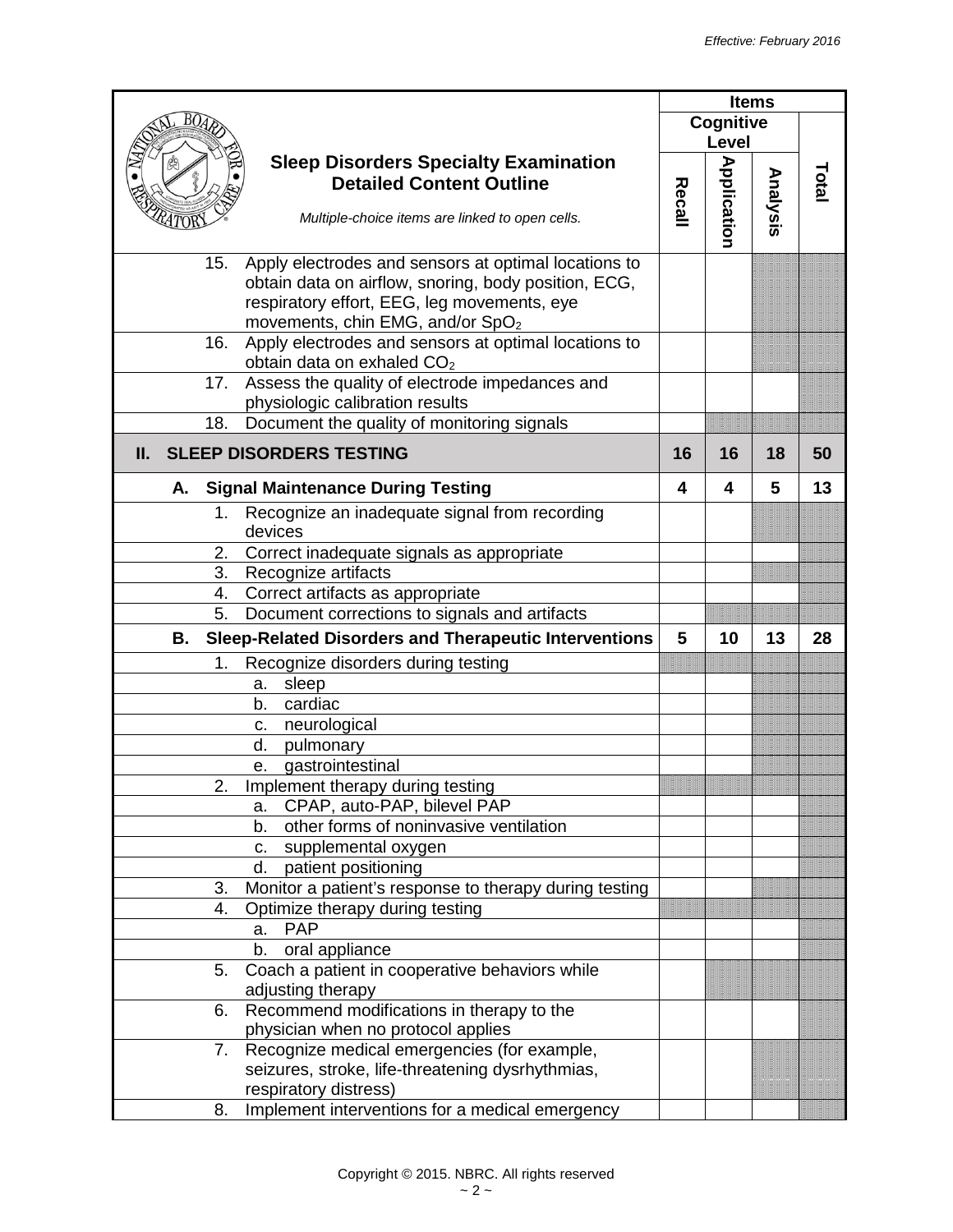|      |    |    |                                                                                                    |               |                    | <b>Items</b> |              |
|------|----|----|----------------------------------------------------------------------------------------------------|---------------|--------------------|--------------|--------------|
|      |    |    |                                                                                                    |               | Cognitive          |              |              |
|      |    |    |                                                                                                    |               | Level              |              |              |
|      |    |    | <b>Sleep Disorders Specialty Examination</b>                                                       |               |                    |              |              |
|      |    |    | <b>Detailed Content Outline</b>                                                                    | <b>Recall</b> |                    | Analysis     | Total        |
|      |    |    | Multiple-choice items are linked to open cells.                                                    |               |                    |              |              |
|      |    |    |                                                                                                    |               | <b>Application</b> |              |              |
|      |    | 9. |                                                                                                    |               |                    |              |              |
|      |    |    | Intervene when the testing environment becomes<br>unsafe (for example, combative patient or family |               |                    |              |              |
|      |    |    | member, fire)                                                                                      |               |                    |              |              |
|      | C. |    | <b>Documentation During Testing</b>                                                                | 4             | 0                  | $\bf{0}$     | 4            |
|      |    | 1. | Record                                                                                             |               |                    |              |              |
|      |    |    | lights out / on clock time<br>a.                                                                   |               |                    |              |              |
|      |    |    | reason for prolonged awakenings<br>b.                                                              |               |                    |              |              |
|      |    |    | staff interventions<br>C <sub>1</sub>                                                              |               |                    |              |              |
|      |    |    | d.<br>therapeutic interventions                                                                    |               |                    |              |              |
|      |    | 2. | Document times associated with events (for example,                                                |               |                    |              |              |
|      |    |    | artifacts, ECG abnormalities, seizure activity, EEG                                                |               |                    |              |              |
|      |    |    | abnormalities, parasomnias)                                                                        |               |                    |              |              |
|      | D. |    | <b>Study Conclusion</b>                                                                            | 3             | $\mathbf{2}$       | $\bf{0}$     | 5            |
|      |    | 1. | Evaluate post-study calibrations                                                                   |               |                    |              |              |
|      |    | 2. | Remove electrodes and sensors                                                                      |               |                    |              |              |
|      |    | 3. | Process nondisposable equipment                                                                    |               |                    |              |              |
|      |    | 4. | Review post-study questionnaire                                                                    |               |                    |              |              |
|      |    | 5. | Describe the post-study process to a patient                                                       |               |                    |              |              |
|      |    | 6. | Summarize study observations for the interpreting                                                  |               |                    |              |              |
|      |    |    | physician and scoring personnel                                                                    |               |                    |              |              |
| III. |    |    | <b>STUDY ANALYSIS</b>                                                                              | $12 \,$       | 38                 | 0            | 50           |
|      | А. |    | <b>Record Review</b>                                                                               | 1             | 1                  | $\bf{0}$     | $\mathbf{2}$ |
|      |    | 1. | Identify critical information from a patient's medical                                             |               |                    |              |              |
|      |    |    | record                                                                                             |               |                    |              |              |
|      |    | 2. | Review a summary of study observations                                                             |               |                    |              |              |
|      | В. |    | <b>Sleep Staging</b>                                                                               | $\mathbf{2}$  | 6                  | 0            | 8            |
|      |    | 1. | Score sleep stages for adult patients                                                              |               |                    |              |              |
|      |    | 2. | Score sleep stages for pediatric patients                                                          |               |                    |              |              |
|      | C. |    | <b>Sleep Event Identification</b>                                                                  | $\mathbf{2}$  | 8                  | $\mathbf 0$  | 10           |
|      |    | 1. | Recognize events from in-lab sleep testing                                                         |               |                    |              |              |
|      |    |    | sleep-disordered breathing<br>a.                                                                   |               |                    |              |              |
|      |    |    | abnormal limb movements<br>b.                                                                      |               |                    |              |              |
|      |    |    | abnormal cardiac rhythm<br>c.                                                                      |               |                    |              |              |
|      |    |    | bruxism<br>d.                                                                                      |               |                    |              |              |
|      |    |    | abnormal EEG waveforms (for example,<br>е.                                                         |               |                    |              |              |
|      |    |    | seizure, voltage changes)                                                                          |               |                    |              |              |
|      |    |    | parasomnias (for example, night terrors, REM<br>f.                                                 |               |                    |              |              |
|      |    |    | behavior disorder)                                                                                 |               |                    |              |              |
|      |    |    | arousals<br>q.                                                                                     |               |                    |              |              |
|      |    | 2. | Recognize events from home sleep apnea testing                                                     |               |                    |              |              |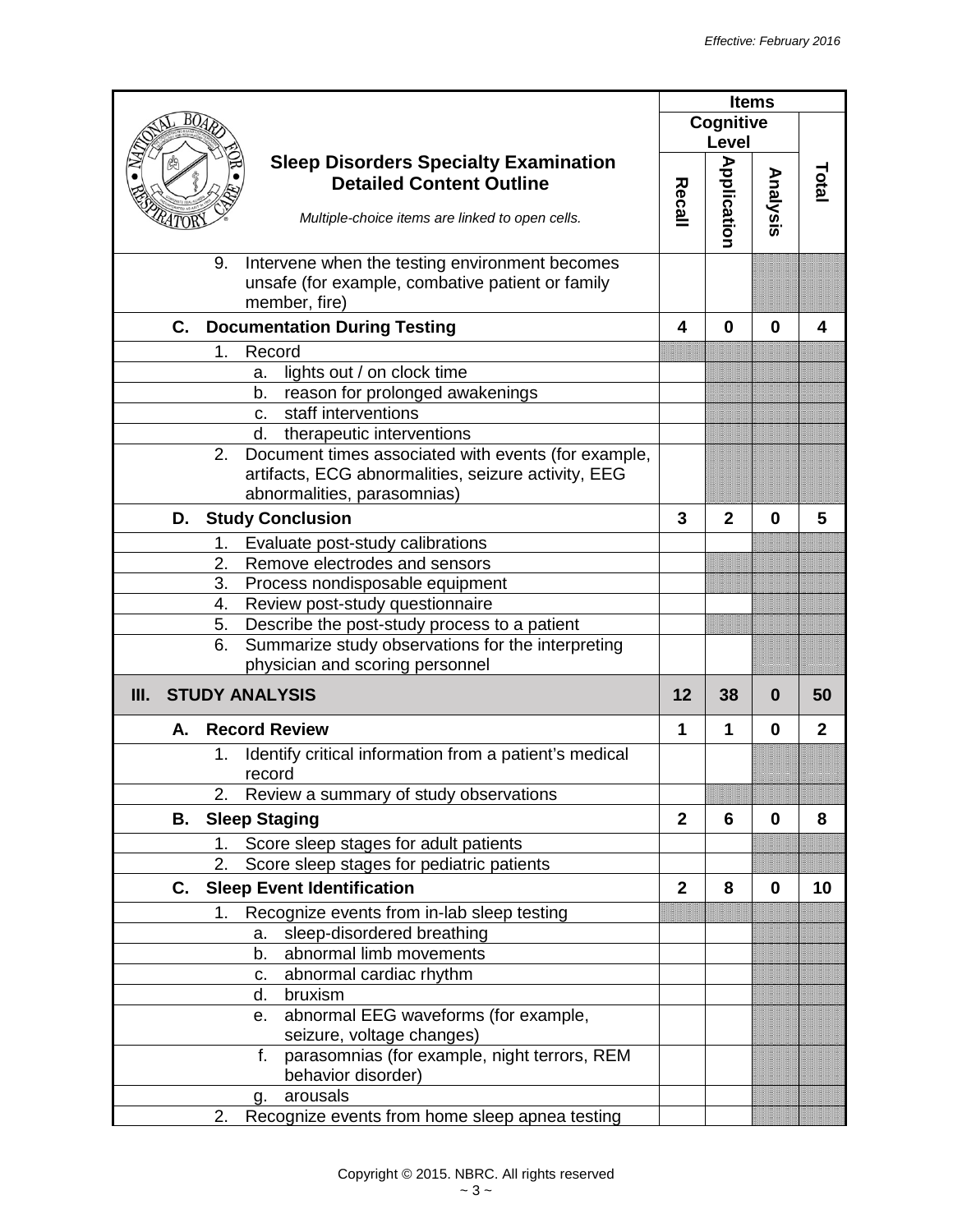|                                                                        |        |                    | <b>Items</b> |              |
|------------------------------------------------------------------------|--------|--------------------|--------------|--------------|
|                                                                        |        | Cognitive          |              |              |
|                                                                        |        | Level              |              |              |
| <b>Sleep Disorders Specialty Examination</b>                           |        |                    |              |              |
| <b>Detailed Content Outline</b>                                        |        |                    | Analysis     | <b>Total</b> |
|                                                                        | Recall |                    |              |              |
| Multiple-choice items are linked to open cells.                        |        | <b>Application</b> |              |              |
| D. Sleep Event Reporting                                               | 7      | 23                 | 0            | 30           |
|                                                                        |        |                    |              |              |
| Summarize findings from recording about a patient's<br>1.              |        |                    |              |              |
| behaviors during testing (for example,<br>a.                           |        |                    |              |              |
| parasomnias, limb movements)                                           |        |                    |              |              |
| tolerance of therapeutic interventions<br>b.                           |        |                    |              |              |
| Summarize evidence of<br>2.                                            |        |                    |              |              |
| artifacts<br>а.                                                        |        |                    |              |              |
| b.<br>adverse events                                                   |        |                    |              |              |
| technical problems, errors, and actions taken to<br>C.<br>resolve them |        |                    |              |              |
| Verify the accuracy of descriptive statistics generated<br>3.          |        |                    |              |              |
| for                                                                    |        |                    |              |              |
| oxygen saturation<br>а.                                                |        |                    |              |              |
| sleep latency<br>b.                                                    |        |                    |              |              |
| <b>REM</b> latency<br>C.                                               |        |                    |              |              |
| sleep efficiency<br>d.                                                 |        |                    |              |              |
| total sleep time<br>е.                                                 |        |                    |              |              |
| total time in bed<br>f.                                                |        |                    |              |              |
| total recording time<br>q.                                             |        |                    |              |              |
| sleep stage percentages<br>h.                                          |        |                    |              |              |
| wake after sleep onset                                                 |        |                    |              |              |
| Document descriptive statistics for MSLT and MWT<br>4.                 |        |                    |              |              |
| (for example, mean sleep latency, REM periods)                         |        |                    |              |              |
| 5.<br>Document the frequency or verify accuracy of the                 |        |                    |              |              |
| following:                                                             |        |                    |              |              |
| obstructive, central, and mixed apneas<br>a.                           |        |                    |              |              |
| obstructive and central hypopneas<br>b.                                |        |                    |              |              |
| arousals<br>c.                                                         |        |                    |              |              |
| periodic limb movements<br>d.                                          |        |                    |              |              |
| snoring<br>е.                                                          |        |                    |              |              |
| f.<br><b>Respiratory Effort Related Arousals (RERAs)</b>               |        |                    |              |              |
| <b>Cheyne-Stokes respirations</b><br>g.                                |        |                    |              |              |
| sleep-related hypoventilation<br>h.                                    |        |                    |              |              |
| periodic breathing<br>İ.                                               |        |                    |              |              |
| Verify the accuracy of indices for<br>6.                               |        |                    |              |              |
| apneas<br>а.                                                           |        |                    |              |              |
| b.<br>hypopneas                                                        |        |                    |              |              |
| <b>RERAS</b><br>c.                                                     |        |                    |              |              |
| respiratory events from portable monitors<br>d.                        |        |                    |              |              |
| arousals<br>е.                                                         |        |                    |              |              |
| f.<br>periodic limb movements                                          |        |                    |              |              |
| snoring<br>g.                                                          |        |                    |              |              |
| desaturations<br>h.                                                    |        |                    |              |              |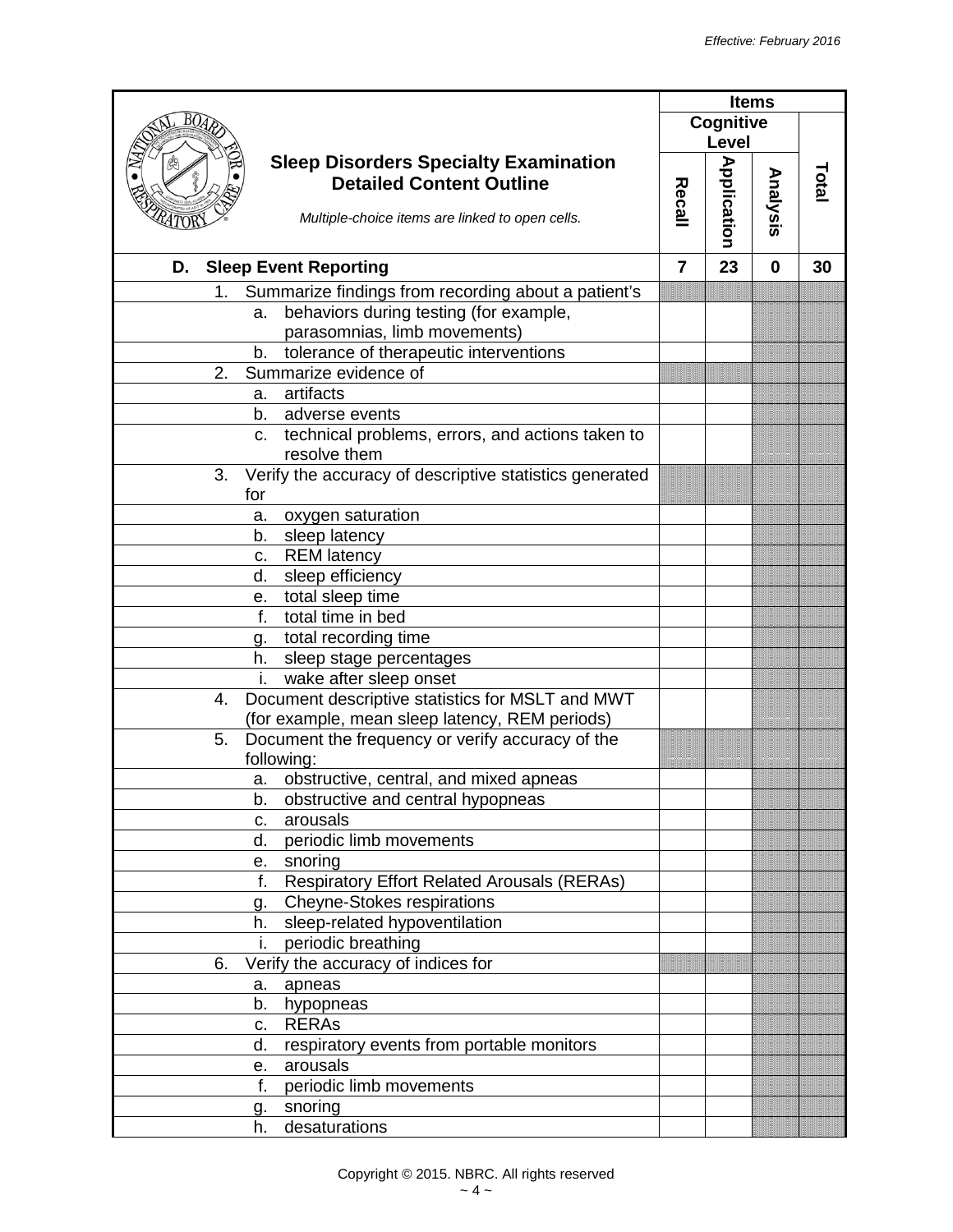|                                                                                                                                    |                |                    | <b>Items</b> |       |
|------------------------------------------------------------------------------------------------------------------------------------|----------------|--------------------|--------------|-------|
|                                                                                                                                    |                | Cognitive          |              |       |
|                                                                                                                                    |                | Level              |              |       |
| <b>Sleep Disorders Specialty Examination</b><br><b>Detailed Content Outline</b><br>Multiple-choice items are linked to open cells. | <b>Recall</b>  | <b>Application</b> | Analysis     | Fotal |
| Document abnormalities in<br>7.                                                                                                    |                |                    |              |       |
| EEG activity (for example, spindles, beta, alpha-<br>a.<br>delta, alpha-intrusion)                                                 |                |                    |              |       |
| REM (for example, density, latency)<br>b.                                                                                          |                |                    |              |       |
| <b>ECG</b> activity<br>C.                                                                                                          |                |                    |              |       |
| Generate a written report including objective and<br>8.<br>subjective information                                                  |                |                    |              |       |
| Confirm the written report is a valid reflection of the<br>9.<br>study                                                             |                |                    |              |       |
| <b>ADMINISTRATIVE FUNCTIONS</b><br>IV.                                                                                             | $\overline{7}$ | 3                  | 0            | 10    |
| <b>Data and Equipment Maintenance</b><br>А.                                                                                        | 3              | 1                  | 0            | 4     |
| 1. Ensure information from each patient is stored                                                                                  |                |                    |              |       |
| according to government and industry standards                                                                                     |                |                    |              |       |
| Correct problems with data acquisition and recording<br>2.<br>equipment                                                            |                |                    |              |       |
| 3.<br>Perform                                                                                                                      |                |                    |              |       |
| biomedical equipment quality control<br>a.                                                                                         |                |                    |              |       |
| routine equipment processing<br>b.                                                                                                 |                |                    |              |       |
| preventative maintenance<br>c.                                                                                                     |                |                    |              |       |
| d.<br>inventory maintenance                                                                                                        |                |                    |              |       |
| <b>Management</b><br>В.                                                                                                            | 4              | $\mathbf{2}$       | $\bf{0}$     | 6     |
| Implement policies and procedures that address<br>1.                                                                               |                |                    |              |       |
| accurate data processing<br>а.                                                                                                     |                |                    |              |       |
| patient and staff safety<br>b.                                                                                                     |                |                    |              |       |
| infection control<br>с.                                                                                                            |                |                    |              |       |
| d.<br>response to an emergency                                                                                                     |                |                    |              |       |
| patient confidentiality<br>е.                                                                                                      |                |                    |              |       |
| f.<br>staff educational requirements                                                                                               |                |                    |              |       |
| current practice standards<br>g.                                                                                                   |                |                    |              |       |
| Implement quality improvement programs that<br>2.<br>address                                                                       |                |                    |              |       |
| inter-scorer reliability<br>a.                                                                                                     |                |                    |              |       |
| implementation of a physician's order<br>b.                                                                                        |                |                    |              |       |
| compliance with protocols<br>c.                                                                                                    |                |                    |              |       |
| patient and physician satisfaction<br>d.                                                                                           |                |                    |              |       |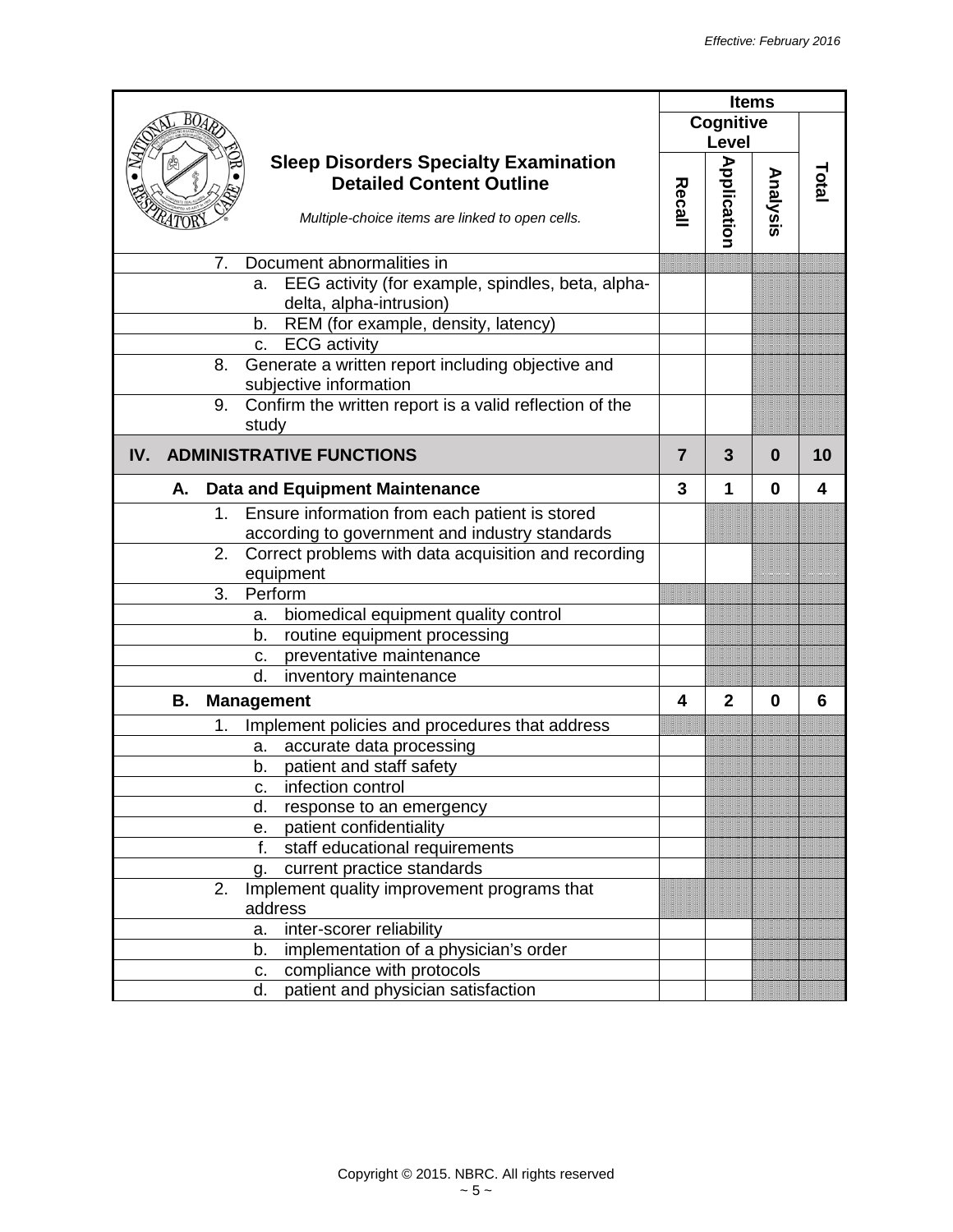|                                                                                                           |                |                    | <b>Items</b> |       |
|-----------------------------------------------------------------------------------------------------------|----------------|--------------------|--------------|-------|
|                                                                                                           |                | <b>Cognitive</b>   |              |       |
|                                                                                                           |                | Level              |              |       |
| <b>Sleep Disorders Specialty Examination</b><br><b>Detailed Content Outline</b>                           |                |                    |              |       |
|                                                                                                           |                |                    |              | Total |
| Multiple-choice items are linked to open cells.                                                           | Recall         | <b>Application</b> | Analysis     |       |
| <b>TREATMENT PLAN</b><br>V.                                                                               | $\overline{7}$ | 13                 | 9            | 29    |
| А.<br><b>Development</b>                                                                                  | 1              | 4                  | 4            | 9     |
| Assess a patient's or caregiver's educational needs<br>$1_{-}$                                            |                |                    |              |       |
| and barriers to optimal therapy                                                                           |                |                    |              |       |
| Select equipment and interface to ensure maximum<br>2.<br>adherence and efficacy                          |                |                    |              |       |
| Communicate details of assessment to the health<br>3 <sub>1</sub>                                         |                |                    |              |       |
| care team                                                                                                 |                |                    |              |       |
| 4. Assist in the development of an individualized<br>treatment plan (for example, behavior modifications, |                |                    |              |       |
| co-morbid condition management)                                                                           |                |                    |              |       |
| <b>B.</b><br>Implementation                                                                               | 3              | 5                  | 1            | 9     |
| Assist in the generation of the prescription                                                              |                |                    |              |       |
| 1.<br>Provide education to the patient or caregiver<br>2.                                                 |                |                    |              |       |
| regarding the therapeutic plan                                                                            |                |                    |              |       |
| Coordinate equipment setup<br>3.                                                                          |                |                    |              |       |
| 4.<br>Adjust equipment settings to comply with the                                                        |                |                    |              |       |
| prescription                                                                                              |                |                    |              |       |
| Document educational assessments, interventions,<br>5.                                                    |                |                    |              |       |
| and a patient's comprehension of treatment plan                                                           |                |                    |              |       |
| $\mathbf{C}$ .<br><b>Evaluation</b>                                                                       | 3              | 4                  | 4            | 11    |
| Review data downloaded from PAP equipment<br>1.                                                           |                |                    |              |       |
| Evaluate adherence information<br>2.                                                                      |                |                    |              |       |
| 3.<br>Document treatment plan outcomes                                                                    |                |                    |              |       |
| Recommend revisions to optimize the treatment plan<br>4.                                                  |                |                    |              |       |
| Communicate treatment plan results to the<br>5.                                                           |                |                    |              |       |
| physician / healthcare provider                                                                           |                |                    |              |       |
| <b>TOTAL</b>                                                                                              | 48             | 81                 | 31           | 160   |

## **Specifications by Patient Age**

| <b>Patient</b>                      | Min     | <b>Max</b> |  |
|-------------------------------------|---------|------------|--|
| Pediatric 6 years of age or younger |         |            |  |
| Pediatric 7 to 17 years of age      |         |            |  |
| General                             | balance |            |  |
| Total                               | 160     |            |  |